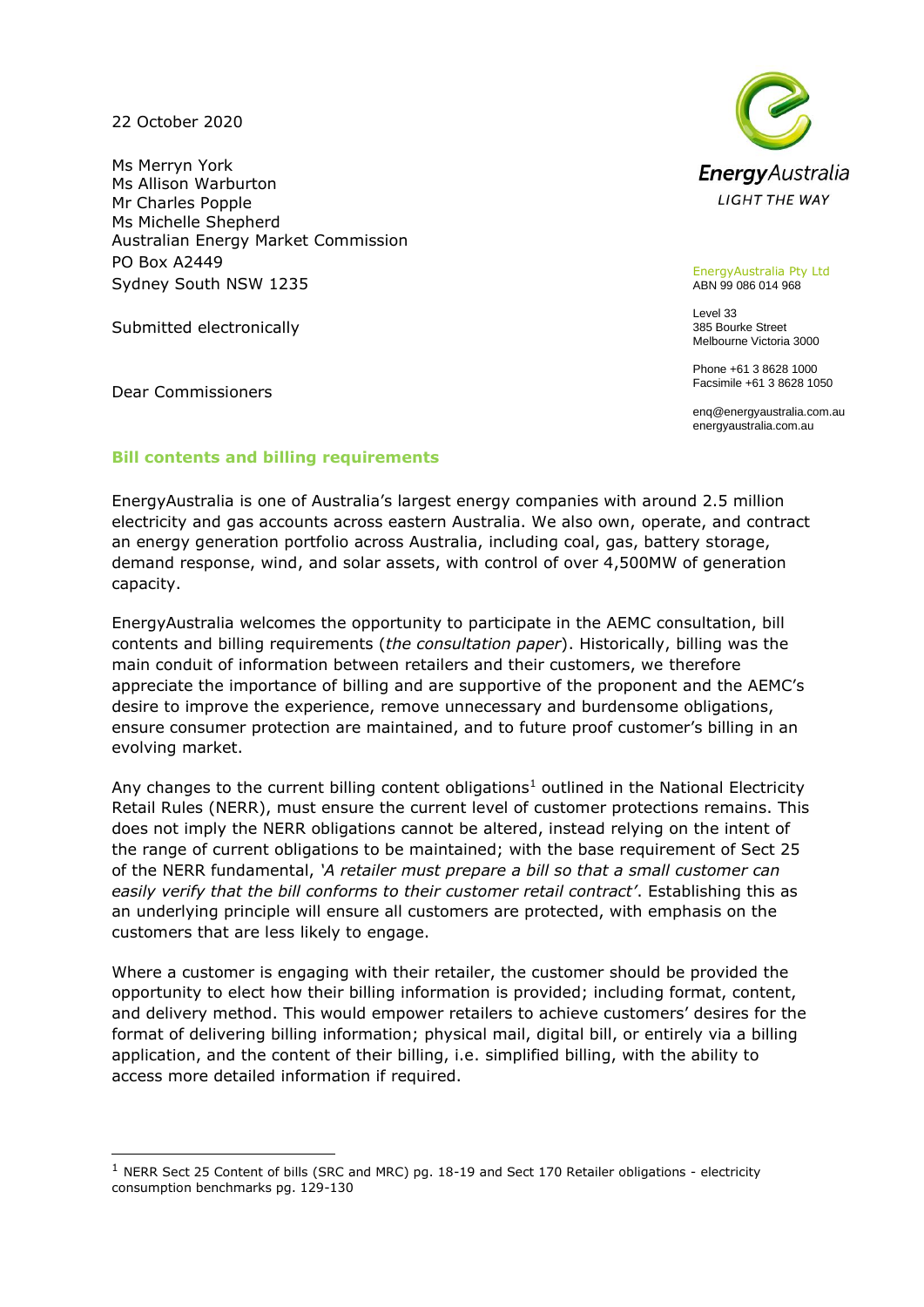Whereas a customer that does not actively engage with their retailer, should receive a bill fundamentally with the same bill contents as provided under the current NERR obligations.

# **The need for change**

EnergyAustralia has conducted research multiple times into customers' billing preferences, with the most recent review conducted in September 2019. We can therefore confidently state that our billing is not optimum for our customers' desires, and that this has occurred as a result of many years of forced iterations, focused on prescribed compliance billing items, instead of customer preference.

There are 28 obligations in the NERR to be compliant, this does not include additional state-based requirements such as concession requirements. For example, the NSW Social Code<sup>2</sup> which requires a retailer to include information on the availability of concessions for energy in all bills issued to residential customer. In Victoria, different billing requirements apply, the Energy Retail Code (ERC) requires 30 obligations and an additional 4 are required under the Essential Services Commission's (ESC) retail license.

While most obligations were established based on reasonable and identifiable needs, it is apparent the obligations have imposed a constraint on retailers' ability to provide billing in line with customer expectations. Importantly, if the AEMC elect to remove the NERR obligations, this will not remove the jurisdictional billing requirements, which will continue to constrain improvements to customer billing.

EnergyAustralia's recent research focused on 'what customers want?', we identified the core customer preferences and their main dislikes. Overall, the research can be summarised in a quote from one participant, '*I need to quickly and easily access billing information, assess if it is true and correct so I can make payment'*.

### Customers' billing requirements

- Who is it for and from.
- Amount due, due date, and how to pay.
- Breakdown of the costs involved, itemised usage, benefits/discounts applied, and rate changes.
- Usage summaries, and comparisons (year on year).

While these requirements focus on the fundamental elements of the bill, our research established additional customer preferences for the format:

- Ensuring key information is easy to locate, with an inclination for this to be located on the front page;
- A focus on trust, both with confirming who the bill is from and that they are being charged correctly (confirming whether actual or estimated readings and providing clear seasonal comparisons).
- '*Less is more'* the appropriate use of negative space;
- Limiting the size of the bill to two pages; and,
- Humanise energy language, to reduce energy literacy barriers.

<sup>2</sup> [NSW Social Programs for Energy Code A4.1.2 pg. 7](https://energy.nsw.gov.au/media/1841/download)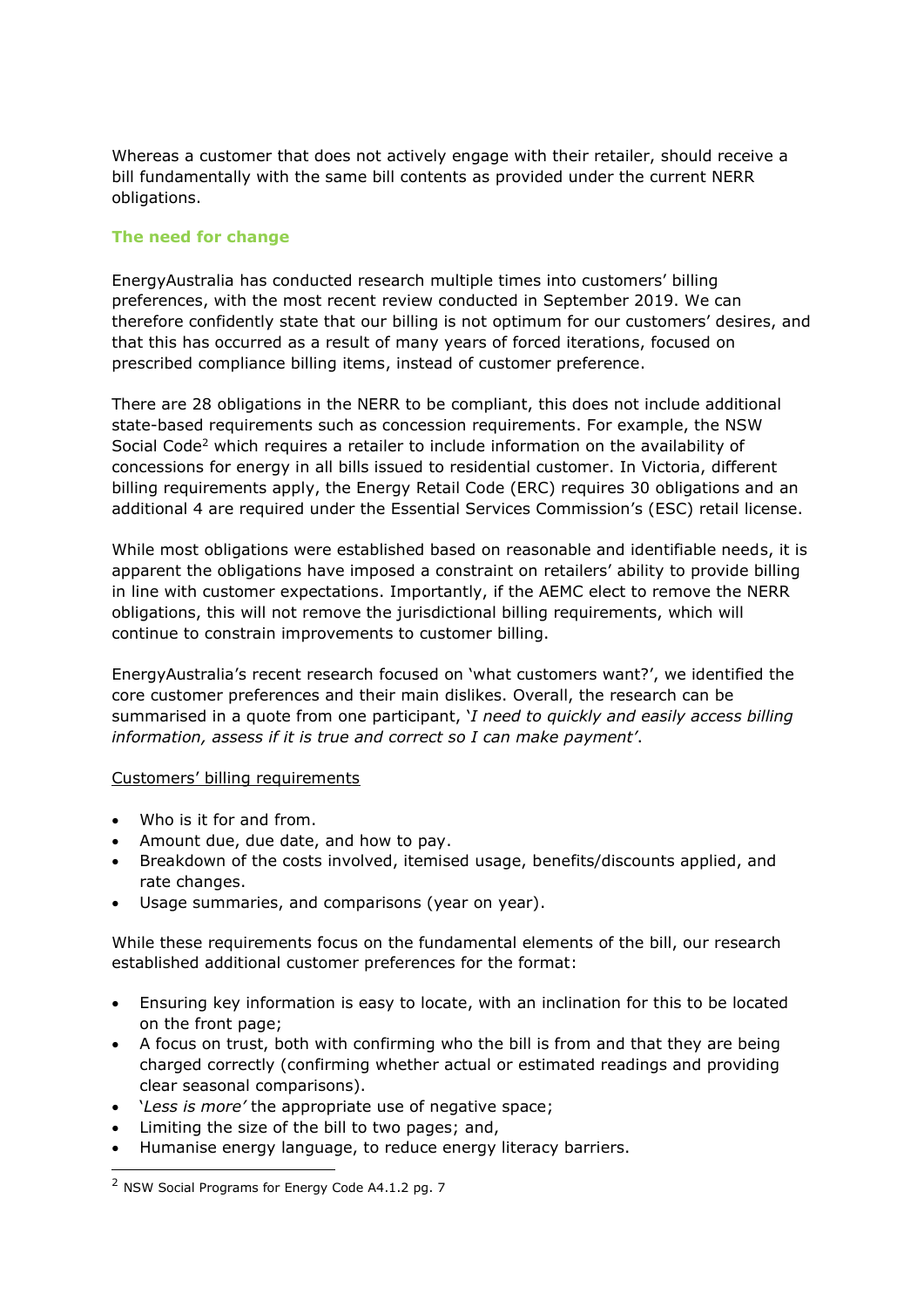### Customers' billing issues and dislikes

- Benchmarking information does not resonate with customers.
- Meter start and end readings are not necessary for interval meters.
- The estimated date of the next scheduled meter reading even for accumulation meters - has limited utility, as it does not reflect when the next bill will be issued.

Notably, our research has only identified moderate changes that could be made to the range of obligations under the NERR (or ERC); this is supported by the lack of complaints raised by customer's regarding their billing format or content, with no complaints specifically raised on this topic in the 2019-20 year. We therefore see strong support for access to most of the elements provided under the obligations remaining, and the intent of the AEMC should be in assessing how to enable retailers capacity to produce bills that meet customer's preferences for the format of information delivery.

The Energy Consumers Australia's Energy Consumer Sentiment Survey (ECSS) graph provided in the consultation paper<sup>3</sup> to highlight that customers are not overly satisfied with information and tools available, may be the case, and something that could be addressed by allowing retailers the scope to put more reliance on online services as the form of 'billing' their customers. What is apparent from this graph is that there is strong support of current billing, therefore change should be commensurate with an understanding that customers are predominantly satisfied and any change to a customer's billing should be based on their request/consent.

 $\sim$ 60% of EnergyAustralia's customers currently receive digital bills as their preferred format, the ~40% remaining on paper bills have predominantly not indicated a preference. ~50% of our customers are registered for our web platform 'My Account', on which they can analyse their energy usage (or export) in close to real time, adjustable, and precise detail.

EnergyAustralia accepts that there is a small percentage of customers that either desire to receive physical bills or will not engage with a retailer to establish a preference. Therefore, we agree with the proponent that a physical billing option should be available when required, particularly as the industry moves to a higher propensity for digital services; billing platforms, online-only retailers, etc.

While accepting that physical bills should be available for customers that require them, it is equally important for the AEMC's consideration of customer billing to focus on future proofing; billing should not be dictated based on historical requirements, instead it should be open to the innovation that a more digital world will provide. As an example, the Consumer Data Right<sup>4</sup> and rule changes to expediate customer transfer times<sup>5</sup> may enable an energy market that is not reliant on a standardised bill or billing cycle; new participants may enter the market that empower and enable customers to transfer without waiting for quarterly or monthly billing.

<sup>3</sup> [AEMC Bill contents and billing requirements -](https://www.aemc.gov.au/sites/default/files/documents/rrc0036_-_bill_contents_and_billing_requirements_-_consultation_paper_fv.pdf) consultation paper Figure 3.3 pg.16

<sup>4</sup> [Consumer Data Right in the energy sector](https://www.accc.gov.au/focus-areas/consumer-data-right-cdr/cdr-in-the-energy-sector)

<sup>5</sup> [NEM Customer Switching](https://aemo.com.au/en/consultations/current-and-closed-consultations/nem-customer-switching)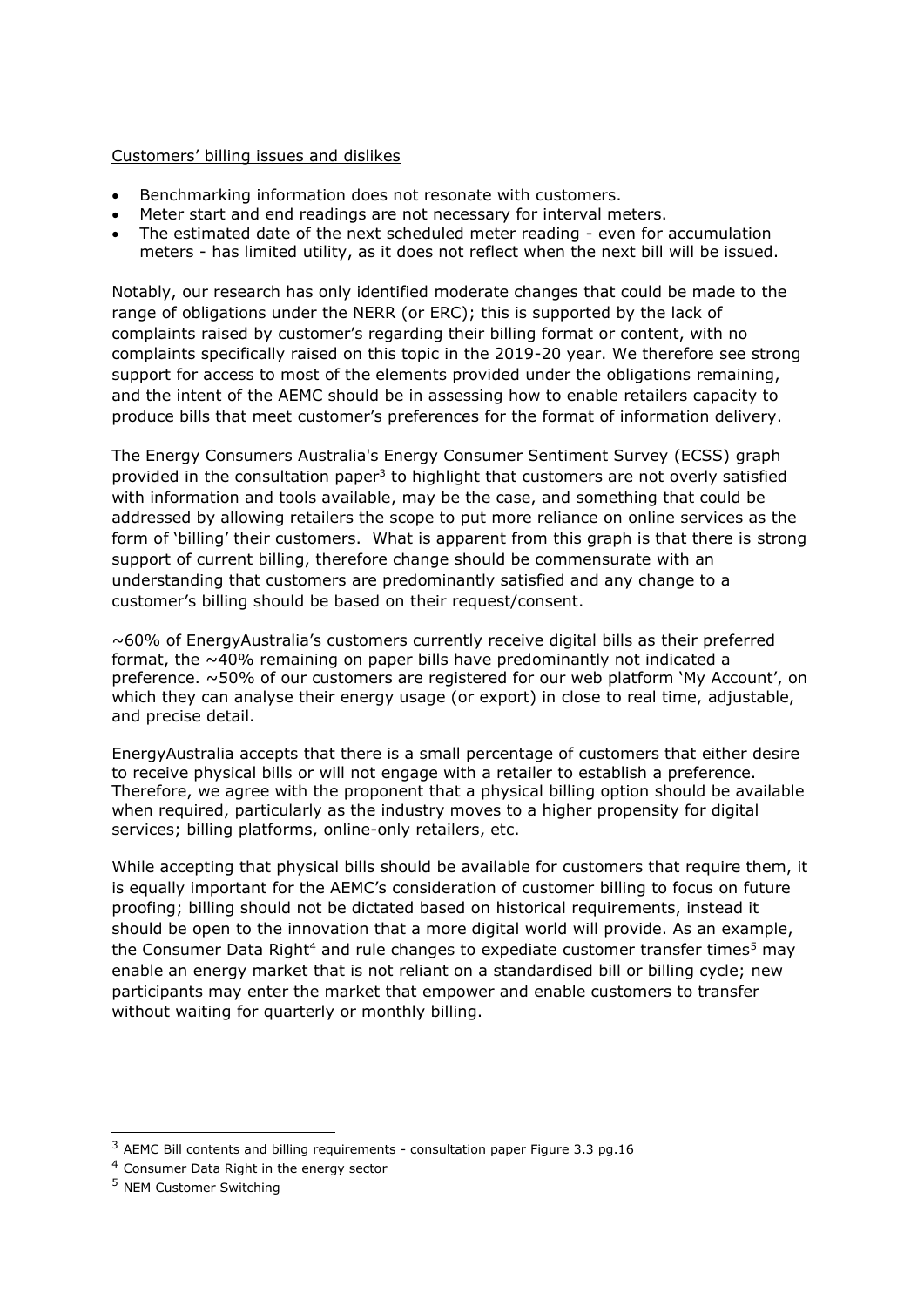EnergyAustralia released a digital-only platform 'On by EnergyAustralia<sup>6</sup> ' (*On*) in late 2019, the services provided by *On* are similar to a 'pre-paid' or 'monthly data plan' offered by telco providers. *On* provides a service that meets the desires of their customers; a simple, 'set and forget', energy plan.

Customers have moved to *On* based on the premise that they are receiving a different service to a 'normal' energy retailer, with customers aware and accepting of paying their consumption via the web or app billing platform. *On* currently produces bills to be compliant with the NERR obligations; however, these bills are seldom used by customers as their preferred form of identifying and paying for their consumption.

The AEMC should consider how it can enable retailers to be innovative in meeting their customer's preference for when and how they receive their bills, this will provide enable retailers to produce simplified billing, with information readily available via other forms (web or app platform, etc), and the capacity to meet the expectations of customers now and in the future; where the flow of power, and demand response, will fundamentally alter the expectations of a bill.

# **Options to enable change**

The consultation paper outlined a range of options to achieve the proponent's objective; AER guideline, rules or non-rules based regulatory approach, or a combination of the aforementioned. EnergyAustralia appreciates the AEMC's consideration of multiple options, as this will support the objective of the rule change being enacted in the appropriate form.

### AER guideline

The proponent's preference was for the billing requirements to be established within an AER guideline. As the regulator, it is understandable why it was suggested for this to be the remit of the AER; however, establishing customer's current preferences, monitoring how these preferences change, and then dictating how customer's preference should be represented on billing, is not within the skillset of the AER.

Further, monitoring retailer's billing would place a significant resource burden on a constrained AER workforce. The consultation paper has highlighted the evolving nature of the energy market, it is conceivable that the AER will not have the capacity to impose billing requirements that meet the needs of customer's evolving needs and desires, while facilitating the evolution of innovative billing required from emerging technology.

To impose a restrictive AER guideline on retailer billing, will ultimately limit innovative products and retailers' ability to differentiate via their billing. As such, EnergyAustralia does not support the billing obligations being within an AER guideline, as we believe this will negatively impact competition by restricting retailer's ability to differentiate by their billing.

<sup>6</sup> [On by EnergyAustralia](https://experienceon.com.au/)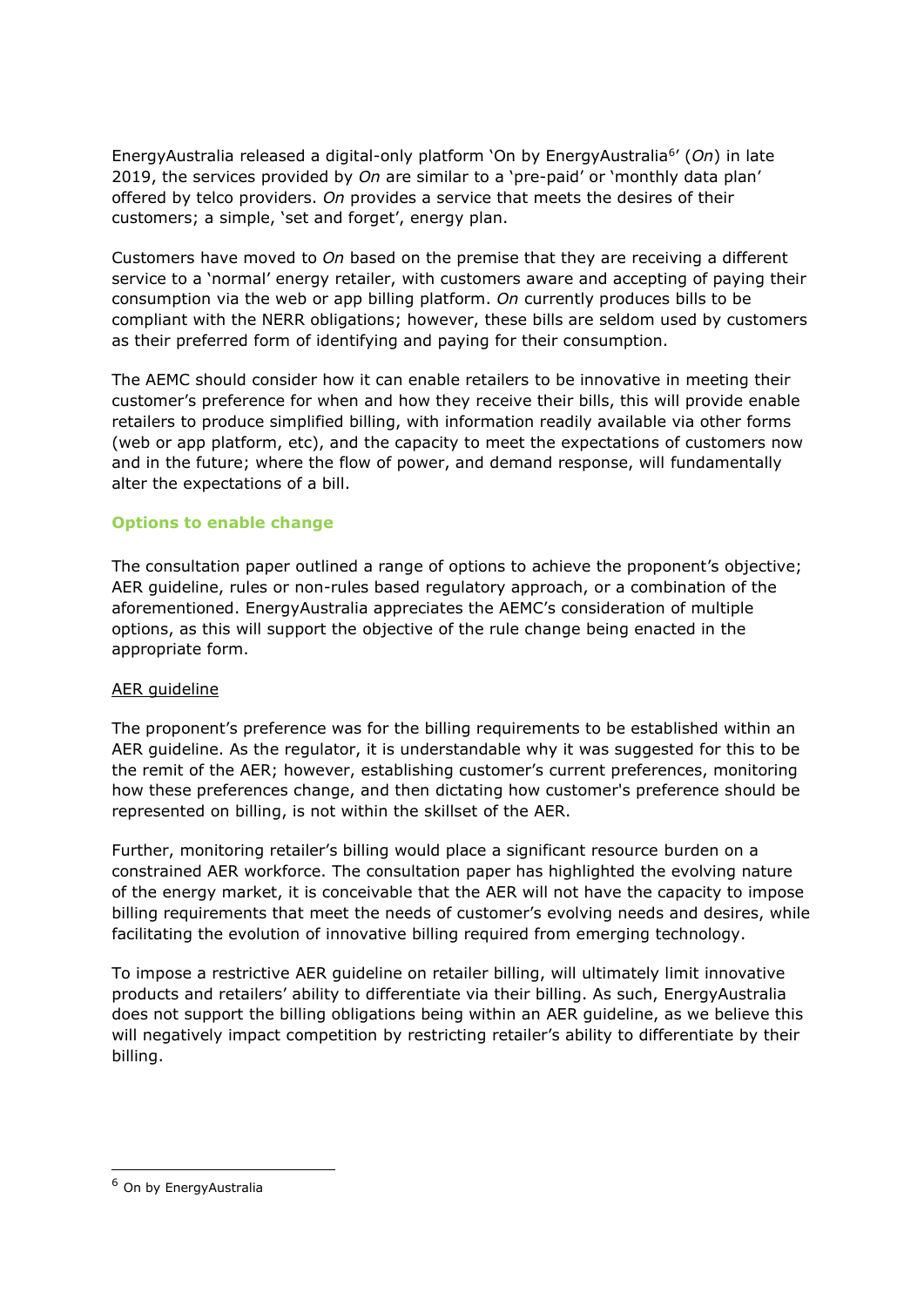### Non-rules based regulatory approaches

A principle based/ non-rules approach would remove prescriptive regulatory billing obligations, instead empowering retailers to ensure their billing provided the level of information required by customers. There is merit to providing retailer's responsibility over their billing, as this will permit the creation of billing in line with customer's preference; this would promote increased competition within the market, with customers provided the ability to consider retailers on aspects other than price.

Our research has indicated the billing preferences of customers, predominantly the responses have outlined a desire for clear and simple bills, and minimal support for customer protections to be dictated upon the billing. Removing billing obligations from the regulation may result in a customer bill presented closer to their desire; however, while EnergyAustralia believes that principles based regulation is still something to aspire to, we do not support this approach, as the risk of not maintaining adequate customer protections is too great. We do not believe that any retailer would deliberately obfuscate consumer protections, it would merely enhance the possibility that it may occur; particularly as the industry moves to more innovative offers and products that will be complex and confusing for some customers.

### Rule based approach

The rule based approach would see the regulatory protections maintained, while providing the avenue for additional protections to be included, and for superfluous requirements to be removed. The obligations are currently achieving the proponent's requirements, with the exception of requiring SRC customers have the assurance of receiving a physical bill, and minor improvements to customer billing literacy.

EnergyAustralia believes that a rule based approach is the most suitable avenue to achieving the objectives while maintaining fundamental consumer protections. We believe that with some amendments to the NERR the additional requirements of the proponent can be achieved, while also enabling greater retailer innovation, promoting competition, and ensuring billing is future-proof.

# **What changes are required**

Retailers must ensure customer protections are accessible, either by providing them clearly documented when customer has not provided consent for the information to be provided elsewhere, or by enabling a customer to access all the consumer protection information via a method of their choosing (i.e. web platform).

There are significant costs involved in amending retailer billing, limiting any forced changes will reduce this cost to retailers; ultimately, a reduction in this cost will translate to a reduction in pass-through costs to customers. Retailers should be provided the opportunity to make changes to their billing in line with customer's preferences, this will incentivise retailers to produce innovative and superior billing to differentiate from their competition.

EnergyAustralia believes that with minor amendments to the NERR, consumer protections will be ensured, retailers will be able to produce 'better bills' based on customer preferences, and billing obligations will be compatible with future innovation: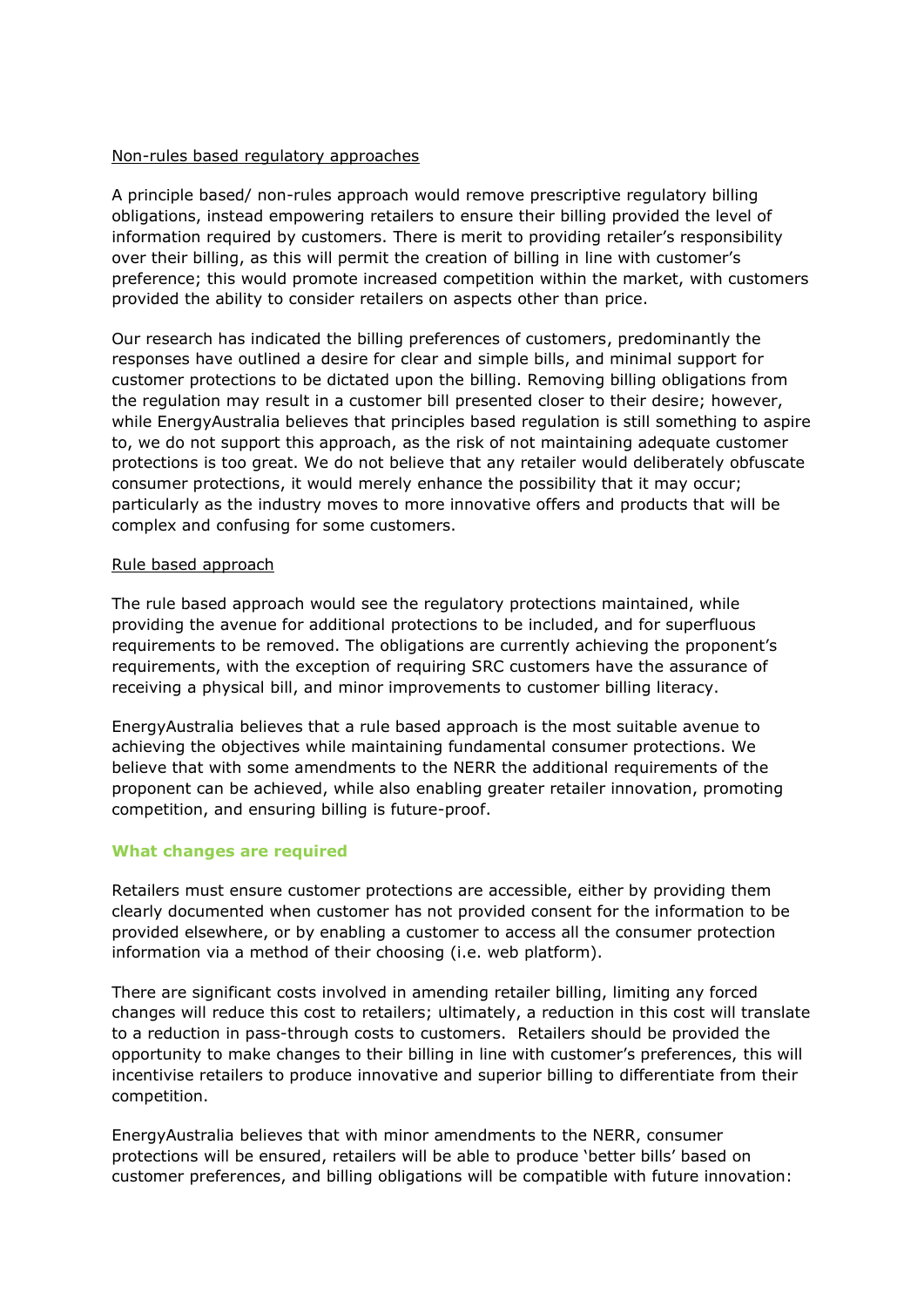- *1. NERR to include an obligation that customers must be provided a physical bill upon request, and the delivery method cannot be altered without their consent. The obligation should enable this by requiring an energy retail entity<sup>7</sup> to have the capacity to provide physical bills.*
- *2. NERR to specify that a retailer must provide access to customer protection obligations, whether this is completely on the bill, or with some elements on the bill and the remaining accessible via web or app platforms.*
- *3. NERR to specify that retailers can produce and issue 'bills' based on the customer's chosen preference for the delivery of, and access to, these obligations (incl. not issuing a formal bill if a customer prefers to interact with a web or app platform).*

The objective of this change is to ensure customers are provided access to important information that helps them understand their energy consumption and empowers them to obtain a service that meets their requirements.

Applying the AEMC's assessment framework to the proposed amendments confirms it is a suitable option for addressing the proponent's concerns and achieving the desired outcomes. We believe the amendments to the NERR achieve this by ensuring:

| <b>AEMC's Assessment Framework</b>                |           |                                                                                                                                                                                                                                                                                                                                           |
|---------------------------------------------------|-----------|-------------------------------------------------------------------------------------------------------------------------------------------------------------------------------------------------------------------------------------------------------------------------------------------------------------------------------------------|
| Transparency of information                       |           | The progression to digital retailers and billing<br>options will not leave any customers in a position<br>where they are unable access a physical bill.                                                                                                                                                                                   |
|                                                   | $\bullet$ | If a customer has not elected a preference on the<br>delivery of their bills, they will have assurance<br>they will continue to receive a physical bill that<br>provides all required customer protections.                                                                                                                               |
|                                                   | $\bullet$ | Retailers will be able to provide options to<br>customers for their preference on the delivery of<br>information.                                                                                                                                                                                                                         |
| Consumer engagement,<br>choice, and participation | $\bullet$ | Customers can elect to receive only specific<br>information on their bill, with the assurance that<br>retailers are obligated to provide access to all<br>required consumer protections.                                                                                                                                                  |
|                                                   | $\bullet$ | Customers will be able to request a billing<br>delivery (similar to existing EIC arrangements on<br>delivery of a bill) and frequency to suit their<br>circumstances; either financial, in line with their<br>pay schedule; or technological, a preference to<br>interact solely with a web platform or app,<br>instead of a formal bill. |
| Regulatory and administrative<br>burden           | $\bullet$ | Retailers will not be forced to change their<br>current billing, instead they will be incentivised to<br>produce attractive and innovative billing options<br>to attract customers.                                                                                                                                                       |

 $7$  within the wider organisation of any authorised retailer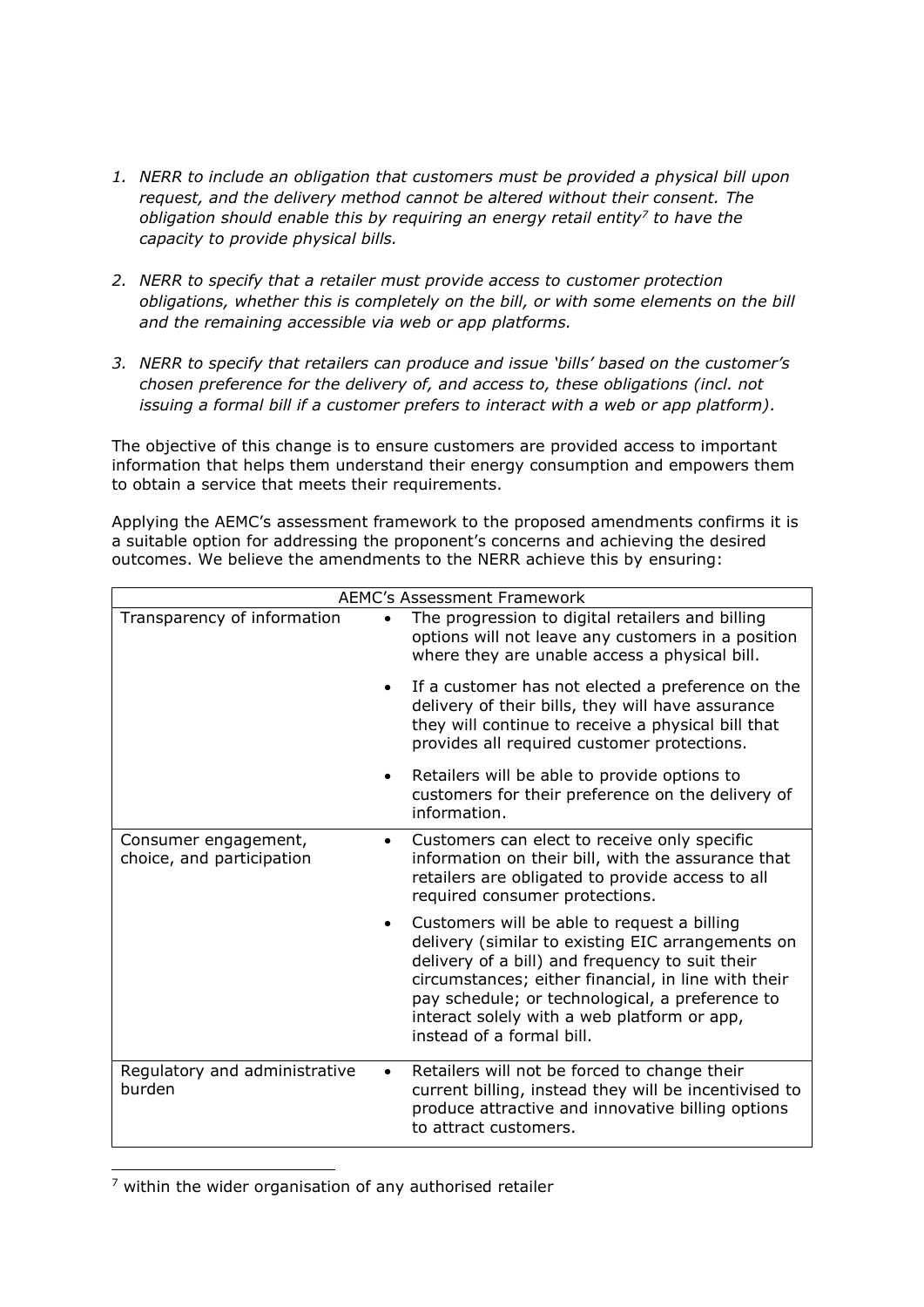The amendments to the NERR will facilitate the improvements to billing while ensuring the minimum protections for those customers that are not willing or able to obtain an alternative option from their retailer. Crucially, this will provide retailers the necessary flexibility to accommodate the evolving needs of customers; 2-sided market, CDR, etc.

While EnergyAustralia believes that the NERR amendments will achieve the proponent's objectives, we would also support further changes to the billing requirement obligations. The additional changes to the NERR obligations will outline the mandatory requirements for retailer billing, which will ensure innovative billing will maintain the core elements required, and importantly will improve the billing of customers that have not indicated a preference on their billing content.

EnergyAustralia suggests the NERR obligations be separated into mandatory and discretionary, and that some obligations that are no longer fit for purpose and should therefore be removed:

#### **Mandatory**

Minimum requirements for billing; confirming the bill is for them, how much they have used, and how they can pay for it.

- *Rule 25 (a) The customer's name and account number*
- *Rule 25 (b) The address of the customer's premises for the sale of energy and the customer's mailing address (if different)*
- *Rule 25 (c) The meter identifier*
- *Rule 25 (d) The billing period*
- *Rule 25 (e) The pay-by date for the bill and the bill issue date*
- *Rule 25 (f) The total amount payable by the customer, including amounts of any arrears or credits*
- *Rule 25 (g) Tariffs and charges applicable to the customer*
- *Rule 25 (h) The basis on which tariffs and charges are calculated*
- *Rule 25 (i) Whether the bill was issued as a result of a meter reading or an estimation and, if issued as a result of a meter reading, the date of the meter reading*
- *Rule 25 (j) The values of meter readings (or, if applicable, estimations) at the start and end of the billing period*
- *Rule 25 (n) Details of consumption or estimated consumption of energy*
- *Rule 25 (p) Any amount deducted, credited or received under a government funded energy charge rebate, concession or relief scheme or under a payment plan*
- *Rule 25 (r) Details of the available payment methods*
- *Rule 25 (t) A telephone number for account enquiries, the charge for which is no more than the cost of a local call*
- *Rule 25 (u) A telephone number for complaints (which may be the same as that for account enquiries), the charge for which is no more than the cost of a local call*
- *Rule 25 (v) A separate 24 hour telephone number for fault enquiries and emergencies, the charge for which is no more than the cost of a local call, being the telephone number for the distributor and giving the name of the distributor*
- *Rule 25 (w) Contact details of interpreter services in community languages*